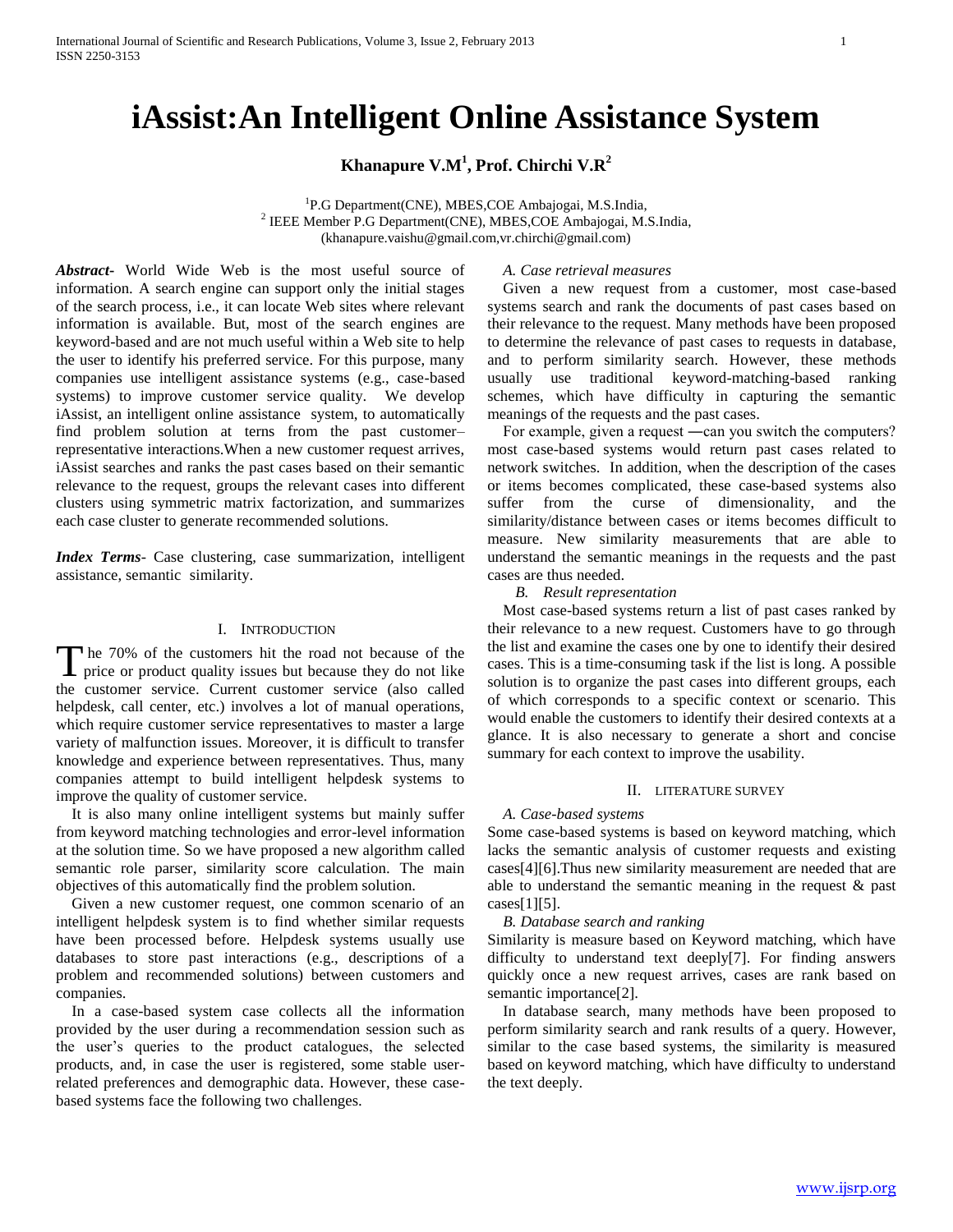## *C. Clustering search results*

Search results are long list, so it is time consuming process[8]. To find the better solution for problem, Online Helpdesk System first cluster the top ranking cases[3][5].

 Since existing search engines often return a long list of search results, clustering technologies are often used in search result organization. However, the existing document-clustering algorithms do not consider the impact of the general and common information contained in the documents. In our work, by filtering out this common information, the clustering quality can be improved, and better context organizations can then be obtained.

## *D. Document summarization*

Information contain in different document often overlap with each other[9]. Therefore, it is necessary to find an effective way to merge the document while recognizing and removing redundancy[3].

 Multidocument summarization is the process of generating a summary by reducing documents in size while retaining the main characteristics of the original documents . We utilize the idea of a request-focused multidocument summarization and propose a new summarization method to summarize each cluster of the past cases and generate reference solutions, which can better assist customers to find their desired solutions.

## III. PROPOSED IMPLEMENTATION

## *A. Existing System*

In *existing system*, a help desk is a place that a user of information technology can call to get help with a problem. In many companies, a help desk is simply one person with a phone number and a more or less organized idea of how to handle the problems that come in. In larger companies, a help desk may consist of a group of experts using software to help track the status of problems and other special software to help analyze problems (for example, the status of a company's telecommunications network).

 Typically, the term is used for centralized help to users within an enterprise. A related term is call center, a place that customers call to place orders, track shipments, get help with products, and so forth. The World Wide Web offers the possibility of a new, relatively inexpensive, and effectively standard user interface to help desks (as well as to call centers) and appears to be encouraging more automation in help desk service.

 Some common names for a help desk include: Computer Support Center, IT Response Center, Customer Support Center, IT Solutions Center, Resource Center, Information Center, and Technical Support Center.

 The above *current customer service* (also called helpdesk, call center, etc.) involves a lot of manual operations, which require customer service representatives to master a large variety of malfunction issues. Moreover, it is difficult to transfer

knowledge and experience between representatives. Thus, many companies attempt to build intelligent helpdesk systems to improve the quality of customer service.

 Existing customer service or helpdesk systems were dealing with keyword-matching based ranking scheme for case retrieval and results will be in a list format i.e. these case based systems faces two main challenges :

1) Case retrieval measures: most case-based systems use traditional keyword-matching-basedranking schemes for case retrieval and have difficulty to capturethe semantic meanings of cases and

2) Result representation: mostcase-based systems return a list of past cases ranked by theirrelevance to a new request, and customers have to go through thelist and examine the cases one by one to identify their desired cases**.**

Example: Apache Lucene keyword based text ranking engine.

## *B. Proposed System*

| Pre-processing of customer request and pas cases                                                           |
|------------------------------------------------------------------------------------------------------------|
| Sentence-level semantic analysis to compute semantic<br>similarity between customer request and past cases |
| Case Relevance calculation                                                                                 |
| Top-ranking case clustering using SNMF algorithm                                                           |
| Multidocument summarization for each case cluster                                                          |
| Reference solution in a summarized format                                                                  |

Figure 1: Proposed Intelligent Assistance system

Example: Can you switch those two computers?: Table II shows the top-ranking case samples retrieved by Lucene and iAssist, respectively. While looking at the ranking results, we find that Lucene takes the word "switch" as the keyword; thus, some highranking past cases actually discuss about the equipment switch. However, these cases are not semantically related to the user's request at all. For iAssist, the word "switch" is a verb, and the corresponding semantic role is "rel." Therefore, the cases related to the equipment switch are unlikely to be ranked high. In addition, iAssist ranking is able to find some informative content that Lucene cannot. For example, some cases related to "move machines" ("machines" and "computers" are related words) and "exchange computers" are highly ranked in iAssist, although the word of "switch" or "computer" does not appear in the text itself.

 After clustering the top-ranking cases, we find that the request of switching computers can be either changing the location of two computers or changing the users and accounts for the computers. Sample summaries by iAssist are shown in Table III.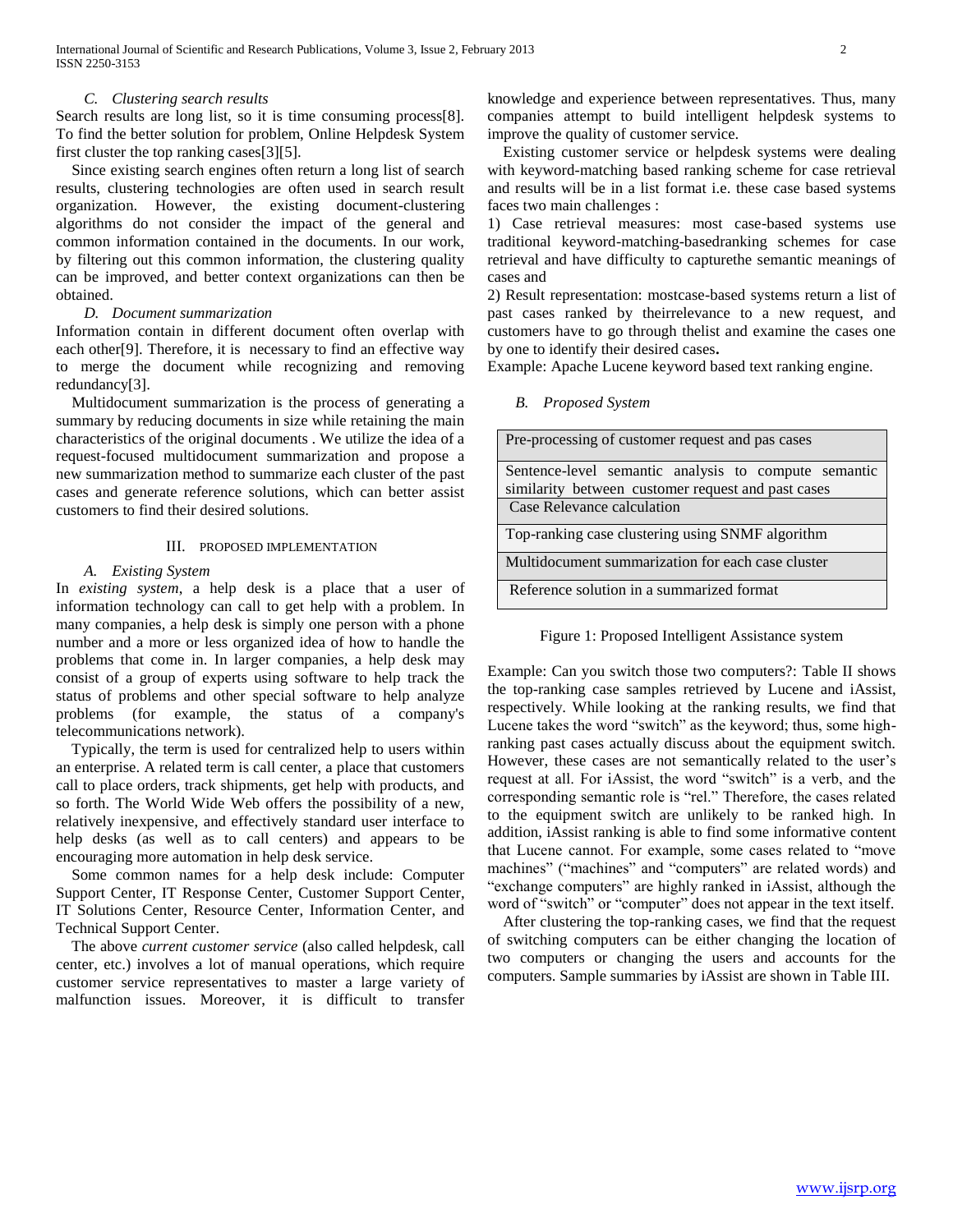| Can you switch those two computers?                                                                   |
|-------------------------------------------------------------------------------------------------------|
| Top-ranking case sample 1:                                                                            |
| Subject: KVM switches/extra cables order request                                                      |
| We would like to purchase following switches and cables:                                              |
| -eight port KVM w/corresponding 8 VGA/(ps/2) switch cable sets                                        |
| -6 VGA/(ps/2) additional sets for our current CYBEX switches                                          |
| Could we get quotes please?                                                                           |
|                                                                                                       |
| Top-ranking case sample 2:                                                                            |
| Subject: research 2-port usb switch                                                                   |
| Steve: When we deploy Tim's new machine in his office, we will need another 2-port KVM switch,        |
| like the one we purchased for the Lab.                                                                |
| Sample Top-ranking case 1:                                                                            |
| Subject: Moving people and computers from ECS 257                                                     |
| The following moves have been apoproved. Move 94 on desk D-322 to 238 also remove D-322.              |
| Deploy 1 new Dell to 238. If you need help identifying these machines/desk, Andriy or I can help you. |
| Top-ranking case sample 2:                                                                            |
| Subject: my computer                                                                                  |
| I have an approval from Becky to exchange computers, and I need some time to make a backup of         |
| important information. Then I will bring both computers on Tuesday.                                   |
|                                                                                                       |

## TABLE II: TOP-RANKING CASE SAMPLES BY LUCENE AND iASSIST IN SCENARIO 1

## *C. Advantages of iAssist System*

Many companies use intelligent assistance systems (e.g., casebased systems) to improve customer service quality. We develop iAssist, an intelligent online assistance system, to automatically find problem solution at terns from the past customer– representative interactions. When a new customer request arrives, iAssist searches and ranks the past cases based on their semantic relevance to the request, groups the relevant cases into different clusters using symmetric matrix factorization, and summarizes each case cluster to generate recommended solutions.

 Many case based system suffer from keyword matching technologies and error-level information at the solution time. So we have proposed a new algorithm called semantic role parser, similarity score calculation. The main objectives of this automatically find the problem solution. The high performance of iAssist benefits from the proposed approaches of semantic case ranking, case clustering using the symmetric matrix factorization, and the request-focused multidocument summarization.

## *D. Disadvantages of iAssist System*

Helpdesk is critical to every enterprise's IT service delivery. iAssist, an intelligent online assistance system, to automatically find problem–solution pat-terns given a new request from a customer by ranking, clustering, and summarizing the past interactions between customers and representatives, Which is time consuming process. When Sentence-Level Semantic Similarity Calculation takes more time.

*E. Application of iAssist System*

- The main focus is the central support for
	- 1. Office and back office products,
	- 2. Hardware and network infrastructure

3. Customer specific applications support.





Fig.1. Framework of the iHelp system

Fig. 1 shows the framework of Online Helpdesk System. The input of the system is a request by a customer and a number of past cases. First of all, the past cases are cleaned by removing formatting char-acters and stopping words; then, each of the cases is trunked into sentences and passed through a semantic role parser in the preprocessing step. Then, in the case-ranking module, the past cases are ranked based on their semantic importance to the preprocessed input request. Other than searching and ranking the relevant cases, Online Helpdesk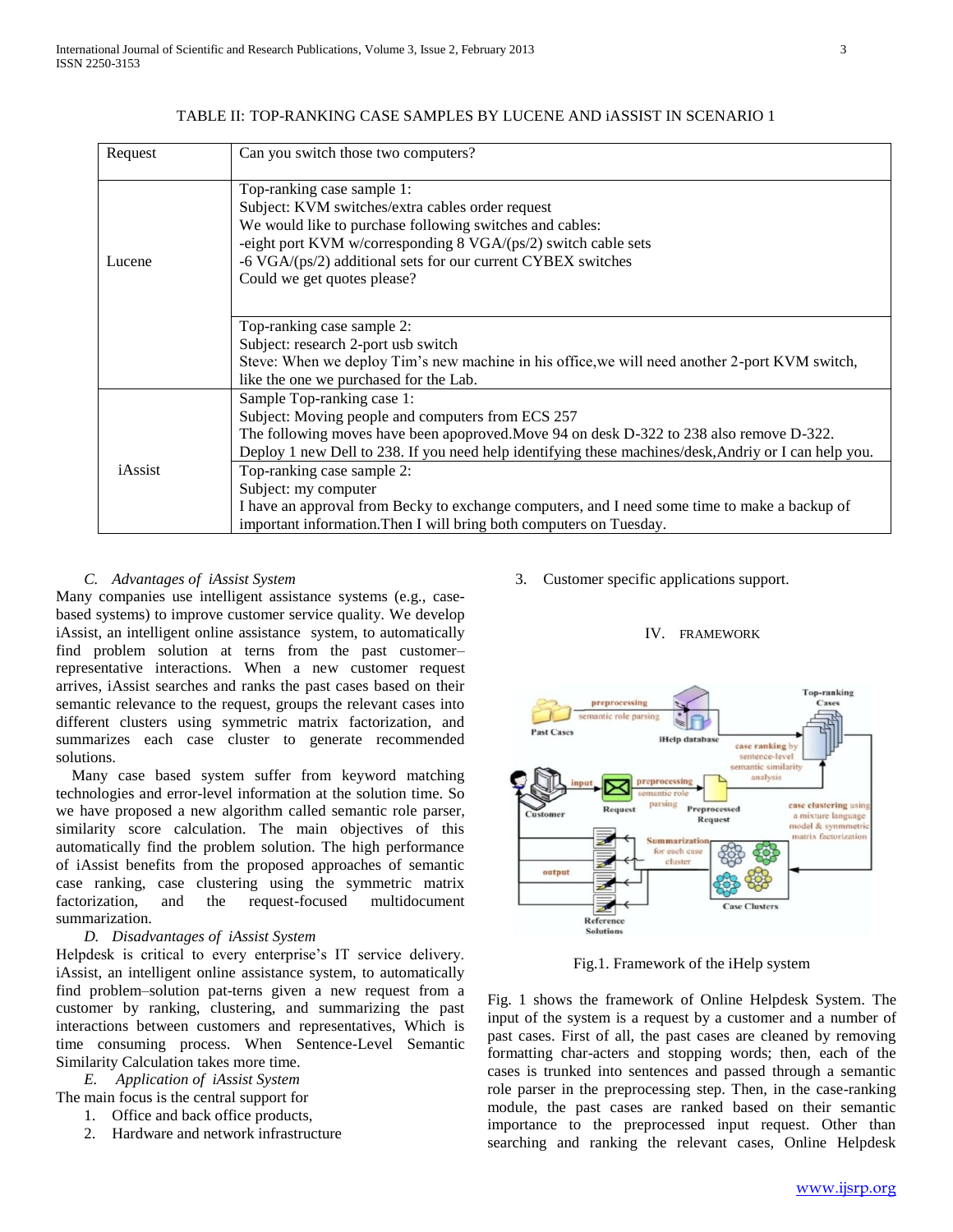System also groups the top-ranking cases into clusters using SNMF. Finally, a brief summary for each case cluster is generated as a reference solution to the customer.

## V. REQUEST-BASED SEMANTIC CASE RANKING

 To assist users in finding answers quickly once a new request arrives we propose a method to calculate the semantic similarity between the sentences in the past cases and the request based on the semantic role analysis.

## *A. Sentence-Level Semantic Similarity Calculation*

Given sentences *Si* and *Sj* , we now calculate the similarity between them. Suppose that *Si* and *Sj* are parsed into frames by the semantic role labeler, respectively. For each pair of frames *fm*  ∈ *Si* and *fn* ∈ *Sj* , we discover the semantic relations of terms in the same semantic role using WordNet [12]. If two words in the same semantic role are identical or of the semantic relations such as synonym, hypernym, hyponym, meronym, and holonym, the words are considered as ―related.

Let  $\{r1, r2, \ldots, rk\}$  be the set of *K* common semantic roles between *fm* and  $fn$ ,  $Tm$ ( $ri$ ) be the term set of  $fm$  in role  $ri$ , and *Tn(ri)* be the term set of *fn* in role *ri*. Letting  $|Tm (ri)| \leq |Tn (ri)|$ ,

we compute the similarity between 
$$
Im(ri)
$$
 and  $Im(ri)$  as  
\n
$$
rsim(Im(ri), In(ri)) = \frac{\sum_j tsim(t_{ij}^m, ri)}{|Tn(ri)|}
$$
\n(1)

Then, the similarity between *fm* and *fn* is

$$
f\text{sim}(f_{m,}f_{n}) = \frac{\sum_{i=1}^{k} r\text{sim}(T_{m}(r_{i}), T_{n}(ri))}{K}
$$
 (2)

Therefore, the semantic similarity between Si and Sj can be calculated As follows:

$$
Sim(Si, Sj) = \max_{f_m \in s_i, f_n \in s} fsim(f_m, f_n)
$$
 (3)

where each similarity score is between zero and one.

## VI. TOP -RANKING CASE CLUSTERING

 To better facilitate users to find the solutions of their problems, iHelp first clusters the top-ranking cases and then generates a short summary for each case cluster. Although the top-ranking cases are all relevant to the request input by the customer, these relevant cases may actually belong to different categories. For example, if the request is "my computer does not work." the relevant cases involve various computer problems, such as system crash, hard disk failure, etc. Therefore, it is necessary to further group these cases into different contexts.

## *A. Semantic role parsing*

Sentence-level semantic analysis can better capture the relationships between sentences, and we use it to construct the sentence similarity matrix by computing the pair wise sentence similarity.

A semantic role is a description of the relationship that a constituent plays with respect to the verb in the sentence"[10]. Semantic role analysis plays a very important role in semantic understanding. In Online Helpdesk System, we use NEC SENNA [10] as the semantic role labeler, which is based on Prop Bank semantic annotation [11]. The basic idea is that each verb in a sentence is labeled with its propositional arguments, and the labeling for each particular verb is called a "frame". Therefore, for each sentence, the number of frames generated by the parser equals the number of verbs in the sentence. There is a set of abstract arguments indicating the semantic role of each term in a frame

## *B. Symmetric nonnegative matrix factorization*

Once we obtain the similarity matrix of the relevant cases, clustering algorithms need to be performed to group these cases into clusters. Most document-clustering algorithms deal with a rectangular data matrix (e.g., document-term matrix and sentence-term matrix), and they are not suitable for clustering a pairwise similarity matrix. In our work, we propose the SNMF algorithm to conduct the clustering.

Problem Formulation and Algorithm Procedure:

Given a matrix of pairwise similarity *W*, we want to find *H* such that

$$
\min_{H \ge 0} J = PW - HH^T P^2
$$

where the matrix norm

$$
PX P^2 = \sum_{ij} X_{ij}^2
$$
 is Frobenius norms.

To derive the updating rule for above Eq with non-negative constraints,  $h_{ij} \ge 0$  we introduce the Lagrangian

 $v = \sqrt{2}$ 

multipliers 
$$
\lambda_{ij}
$$
 and let  $L = J + \sum_{ij} \lambda_{ij} H_{ij}$ .

The first order KKT condition for local minima is

$$
\frac{dL}{dH_{ij}} = \frac{dJ}{dH_{ij}} + \lambda_{ij} = 0
$$
\nand\n
$$
\lambda_{ij} H_{ij} = 0, \forall i, j
$$

Note that

$$
\frac{dJ}{dH} = -4WH + 4HH^T H
$$

Hence the KKT condition leads to the fixed point relation:  $(-4WH + 4HH<sup>T</sup>H)_{ij}H_{ij} = 0$ 

.

Using gradient descent method, we have